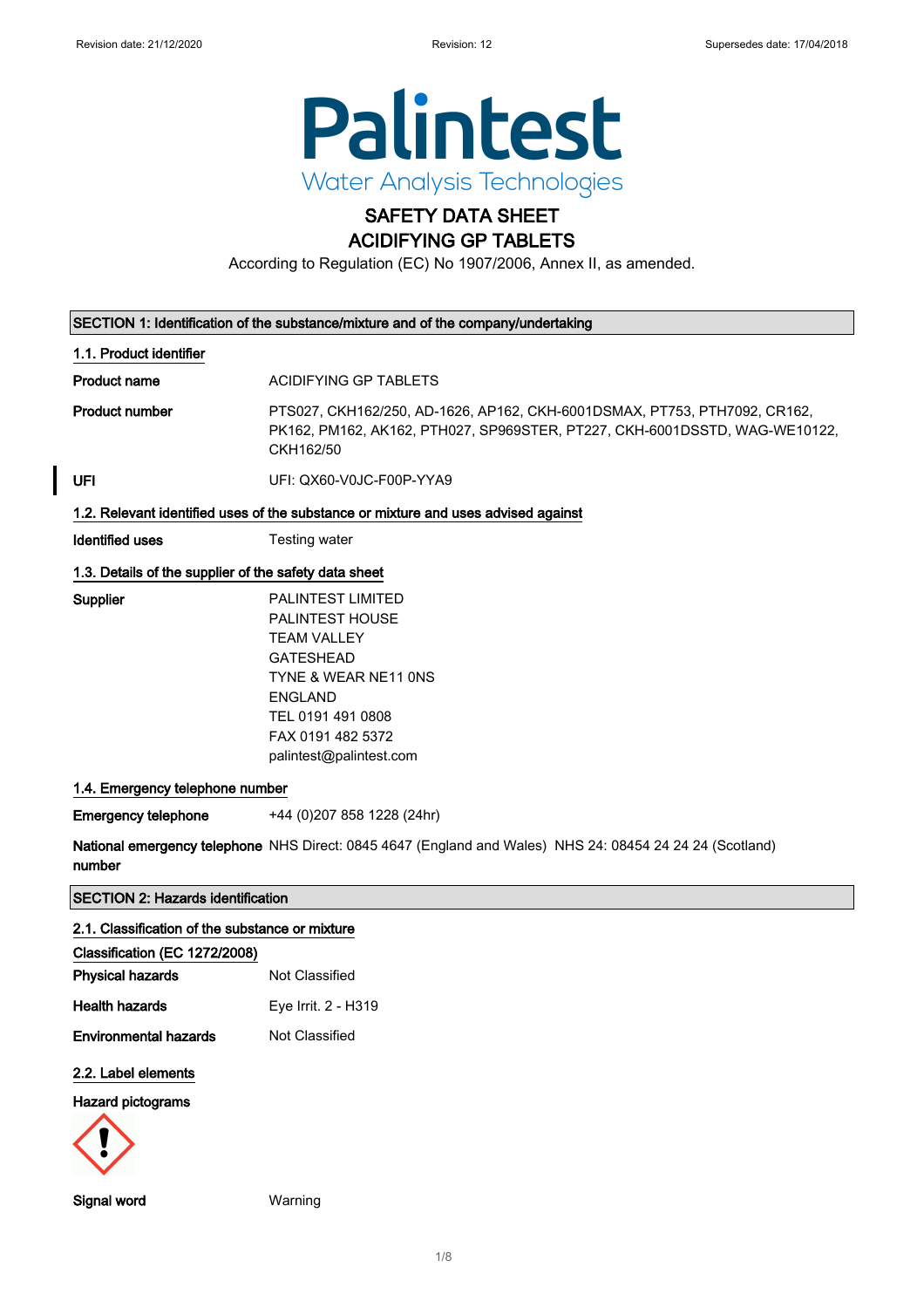| <b>Hazard statements</b>        | H319 Causes serious eye irritation.                                                                                                                                                                                                                                                                                                                                                                                                             |
|---------------------------------|-------------------------------------------------------------------------------------------------------------------------------------------------------------------------------------------------------------------------------------------------------------------------------------------------------------------------------------------------------------------------------------------------------------------------------------------------|
| <b>Precautionary statements</b> | P102 Keep out of reach of children.<br>P103 Read label before use.<br>P264 Wash contaminated skin thoroughly after handling.<br>P280 Wear protective gloves/ protective clothing/ eye protection/ face protection.<br>P305+P351+P338 IF IN EYES: Rinse cautiously with water for several minutes. Remove<br>contact lenses, if present and easy to do. Continue rinsing.<br>P337+P313 If eye irritation persists: Get medical advice/attention. |

Supplementary precautionary P101 If medical advice is needed, have product container or label at hand. statements

### 2.3. Other hazards

This substance is not classified as PBT or vPvB according to current EU criteria.

### SECTION 3: Composition/information on ingredients

| 3.2. Mixtures                         |                      |                                                      |
|---------------------------------------|----------------------|------------------------------------------------------|
| <b>ADIPIC ACID</b>                    |                      | 60-80%                                               |
| CAS number: 124-04-9                  | EC number: 204-673-3 | REACH registration number: 01-<br>2119457561-38-XXXX |
| Classification<br>Eye Irrit. 2 - H319 |                      |                                                      |
| <b>CITRIC ACID</b>                    |                      | 40-50%                                               |
| CAS number: 77-92-9                   | EC number: 201-069-1 | REACH registration number: 01-<br>2119457026-42-XXXX |
| Classification                        |                      |                                                      |

Eye Irrit. 2 - H319

The Full Text for all R-Phrases and Hazard Statements are Displayed in Section 16.

### SECTION 4: First aid measures

#### 4.1. Description of first aid measures

| General information | Treat symptomatically.                                                                                                                                                                      |
|---------------------|---------------------------------------------------------------------------------------------------------------------------------------------------------------------------------------------|
| Inhalation          | Remove affected person from source of contamination. Move affected person to fresh air at<br>once. Get medical attention.                                                                   |
| Ingestion           | Rinse mouth thoroughly with water. Get medical attention if any discomfort continues.                                                                                                       |
| <b>Skin contact</b> | Remove affected person from source of contamination. Remove contaminated clothing. Wash<br>skin thoroughly with soap and water. Get medical attention if irritation persists after washing. |
| Eye contact         | Remove any contact lenses and open eyelids wide apart. Continue to rinse for at least 15<br>minutes. Get medical attention if irritation persists after washing.                            |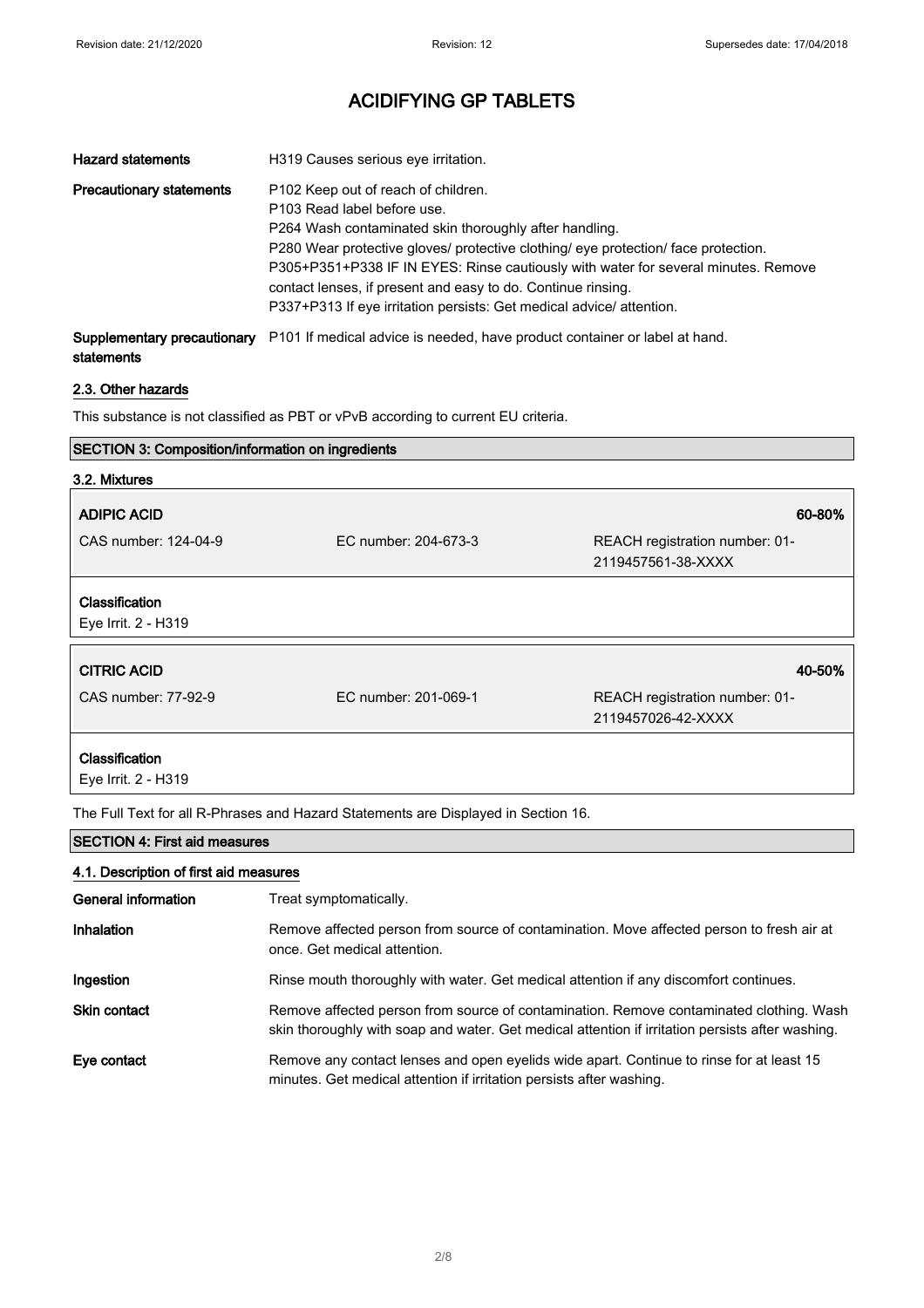### 4.2. Most important symptoms and effects, both acute and delayed

| <b>General information</b>                                        | The severity of the symptoms described will vary dependent on the concentration and the<br>length of exposure.                                                                                                                                                                                                                                                                                                               |  |
|-------------------------------------------------------------------|------------------------------------------------------------------------------------------------------------------------------------------------------------------------------------------------------------------------------------------------------------------------------------------------------------------------------------------------------------------------------------------------------------------------------|--|
| Inhalation                                                        | Irritation of nose, throat and airway.                                                                                                                                                                                                                                                                                                                                                                                       |  |
| Ingestion                                                         | May cause discomfort if swallowed.                                                                                                                                                                                                                                                                                                                                                                                           |  |
| Skin contact                                                      | Skin irritation.                                                                                                                                                                                                                                                                                                                                                                                                             |  |
| Eye contact                                                       | May cause severe eye irritation.                                                                                                                                                                                                                                                                                                                                                                                             |  |
|                                                                   | 4.3. Indication of any immediate medical attention and special treatment needed                                                                                                                                                                                                                                                                                                                                              |  |
| Notes for the doctor                                              | Treat symptomatically.                                                                                                                                                                                                                                                                                                                                                                                                       |  |
| <b>SECTION 5: Firefighting measures</b>                           |                                                                                                                                                                                                                                                                                                                                                                                                                              |  |
| 5.1. Extinguishing media                                          |                                                                                                                                                                                                                                                                                                                                                                                                                              |  |
| Suitable extinguishing media                                      | Use fire-extinguishing media suitable for the surrounding fire.                                                                                                                                                                                                                                                                                                                                                              |  |
| 5.2. Special hazards arising from the substance or mixture        |                                                                                                                                                                                                                                                                                                                                                                                                                              |  |
| <b>Hazardous combustion</b><br>products                           | No known hazardous decomposition products.                                                                                                                                                                                                                                                                                                                                                                                   |  |
| 5.3. Advice for firefighters                                      |                                                                                                                                                                                                                                                                                                                                                                                                                              |  |
| Protective actions during<br>firefighting                         | No specific firefighting precautions known.                                                                                                                                                                                                                                                                                                                                                                                  |  |
| <b>SECTION 6: Accidental release measures</b>                     |                                                                                                                                                                                                                                                                                                                                                                                                                              |  |
|                                                                   | 6.1. Personal precautions, protective equipment and emergency procedures                                                                                                                                                                                                                                                                                                                                                     |  |
| <b>Personal precautions</b>                                       | Wear protective clothing as described in Section 8 of this safety data sheet.                                                                                                                                                                                                                                                                                                                                                |  |
| 6.2. Environmental precautions                                    |                                                                                                                                                                                                                                                                                                                                                                                                                              |  |
| <b>Environmental precautions</b>                                  | Not considered to be a significant hazard due to the small quantities used. However, large or<br>frequent spills may have hazardous effects on the environment.                                                                                                                                                                                                                                                              |  |
| 6.3. Methods and material for containment and cleaning up         |                                                                                                                                                                                                                                                                                                                                                                                                                              |  |
| Methods for cleaning up                                           | Avoid generation and spreading of dust. Collect and place in suitable waste disposal<br>containers and seal securely. Label the containers containing waste and contaminated<br>materials and remove from the area as soon as possible. Flush contaminated area with plenty<br>of water. Wear suitable protective equipment, including gloves, goggles/face shield, respirator,<br>boots, clothing or apron, as appropriate. |  |
| 6.4. Reference to other sections                                  |                                                                                                                                                                                                                                                                                                                                                                                                                              |  |
| Reference to other sections                                       | Wear protective clothing as described in Section 8 of this safety data sheet.                                                                                                                                                                                                                                                                                                                                                |  |
| <b>SECTION 7: Handling and storage</b>                            |                                                                                                                                                                                                                                                                                                                                                                                                                              |  |
| 7.1. Precautions for safe handling                                |                                                                                                                                                                                                                                                                                                                                                                                                                              |  |
| Usage precautions                                                 | Good personal hygiene procedures should be implemented. Avoid inhalation of dust and<br>contact with skin and eyes.                                                                                                                                                                                                                                                                                                          |  |
| 7.2. Conditions for safe storage, including any incompatibilities |                                                                                                                                                                                                                                                                                                                                                                                                                              |  |
| Storage precautions                                               | Store in tightly-closed, original container in a dry, cool and well-ventilated place. Keep<br>separate from food, feedstuffs, fertilisers and other sensitive material.                                                                                                                                                                                                                                                      |  |
| 7.3. Specific end use(s)                                          |                                                                                                                                                                                                                                                                                                                                                                                                                              |  |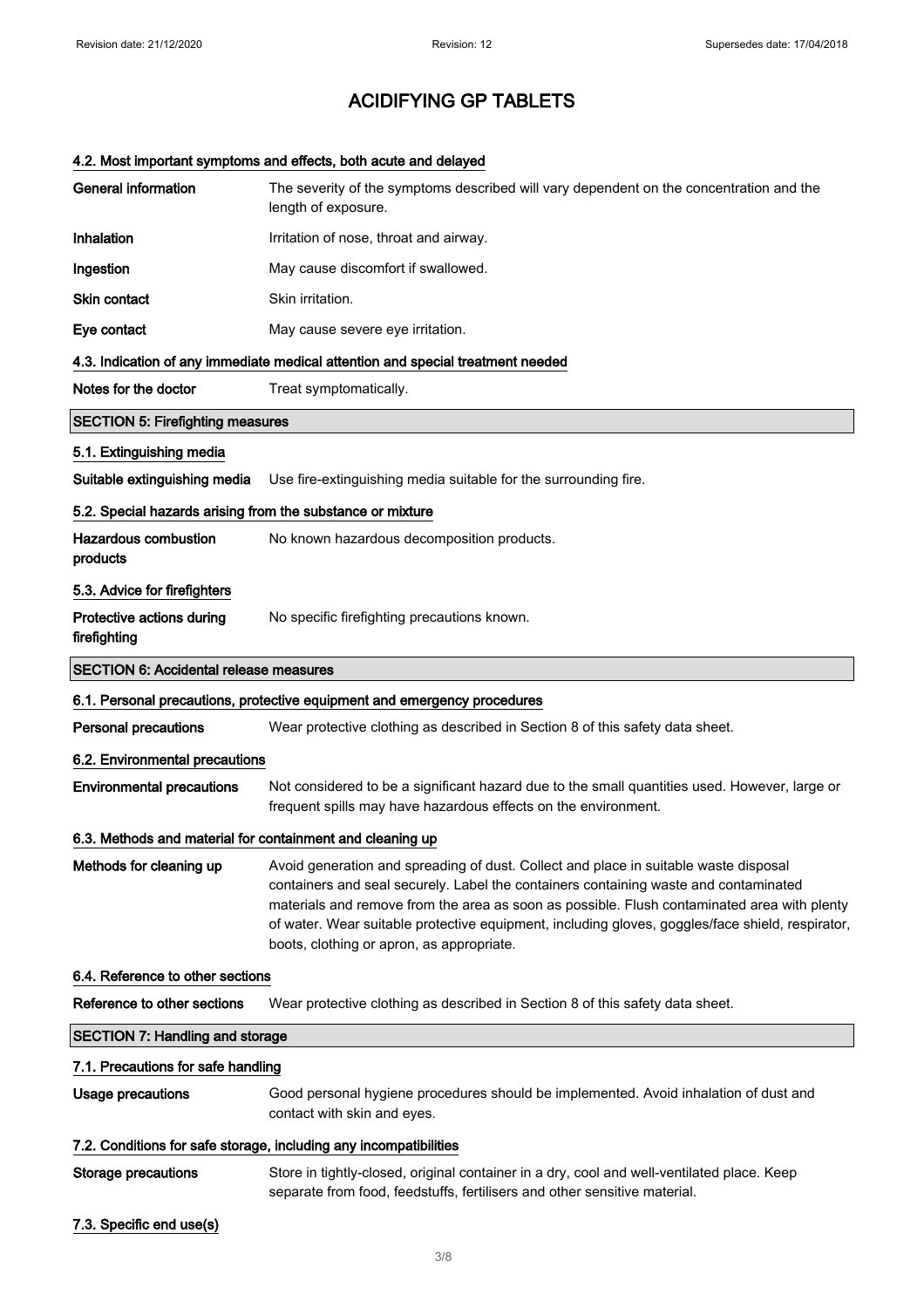| Specific end use(s)                                                                                                                                                  | The identified uses for this product are detailed in Section 1.2.                                                                                                                                          |  |
|----------------------------------------------------------------------------------------------------------------------------------------------------------------------|------------------------------------------------------------------------------------------------------------------------------------------------------------------------------------------------------------|--|
| <b>SECTION 8: Exposure controls/Personal protection</b>                                                                                                              |                                                                                                                                                                                                            |  |
| 8.1. Control parameters<br>Occupational exposure limits<br><b>CITRIC ACID</b>                                                                                        |                                                                                                                                                                                                            |  |
| Long-term exposure limit (8-hour TWA): WEL 4 mg/m <sup>3</sup><br>Short-term exposure limit (15-minute): WEL 10 mg/m <sup>3</sup><br>WEL = Workplace Exposure Limit. |                                                                                                                                                                                                            |  |
| Ingredient comments                                                                                                                                                  | OES = Occupational Exposure Standard. MEL = Maximum Exposure Limit. ACGIH = US<br>Standard.                                                                                                                |  |
|                                                                                                                                                                      | <b>CITRIC ACID (CAS: 77-92-9)</b>                                                                                                                                                                          |  |
| <b>PNEC</b>                                                                                                                                                          | - Fresh water; 0.44 mg/l<br>- marine water; 0.044 mg/l<br>- Sediment (Freshwater); 7.52 mg/kg<br>- Sediment (Marinewater); 0.752 mg/kg<br>- Soil; 29.2 mg/kg                                               |  |
| 8.2. Exposure controls                                                                                                                                               |                                                                                                                                                                                                            |  |
| Protective equipment                                                                                                                                                 |                                                                                                                                                                                                            |  |
| Appropriate engineering<br>controls                                                                                                                                  | Provide adequate ventilation. Avoid inhalation of dust. Observe any occupational exposure<br>limits for the product or ingredients.                                                                        |  |
| Eye/face protection                                                                                                                                                  | Eyewear complying with an approved standard should be worn if a risk assessment indicates<br>eye contact is possible. The following protection should be worn: Dust-resistant, chemical<br>splash goggles. |  |
| Hand protection                                                                                                                                                      | Wear protective gloves. It is recommended that gloves are made of the following material:<br>Nitrile rubber.                                                                                               |  |
| Other skin and body<br>protection                                                                                                                                    | Wear appropriate clothing to prevent any possibility of skin contact.                                                                                                                                      |  |
| Hygiene measures                                                                                                                                                     | No specific hygiene procedures recommended but good personal hygiene practices should<br>always be observed when working with chemical products.                                                           |  |
| <b>Respiratory protection</b>                                                                                                                                        | Respiratory protection may be required if excessive airborne contamination occurs.                                                                                                                         |  |
| <b>SECTION 9: Physical and chemical properties</b>                                                                                                                   |                                                                                                                                                                                                            |  |
| 9.1. Information on basic physical and chemical properties                                                                                                           |                                                                                                                                                                                                            |  |
| Appearance                                                                                                                                                           | Solid                                                                                                                                                                                                      |  |
| Colour                                                                                                                                                               | White.                                                                                                                                                                                                     |  |
| Odour                                                                                                                                                                | Odourless.                                                                                                                                                                                                 |  |
| 9.2. Other information                                                                                                                                               |                                                                                                                                                                                                            |  |
| Other information                                                                                                                                                    | No data available.                                                                                                                                                                                         |  |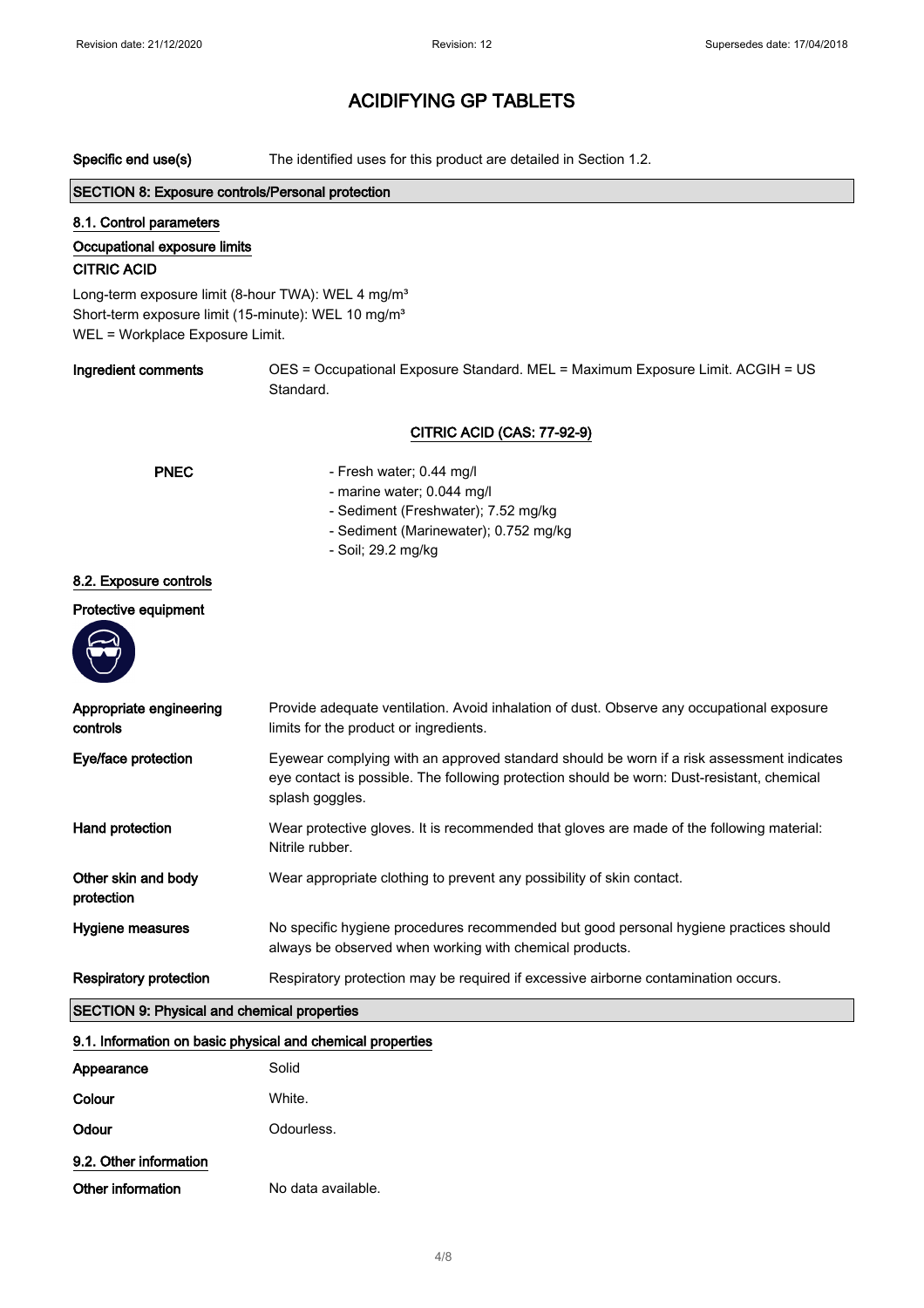| <b>SECTION 10: Stability and reactivity</b>  |                                                                                                                     |  |
|----------------------------------------------|---------------------------------------------------------------------------------------------------------------------|--|
| 10.1. Reactivity                             |                                                                                                                     |  |
| Reactivity                                   | There are no known reactivity hazards associated with this product.                                                 |  |
| 10.2. Chemical stability                     |                                                                                                                     |  |
| <b>Stability</b>                             | Stable under the prescribed storage conditions.                                                                     |  |
| 10.3. Possibility of hazardous reactions     |                                                                                                                     |  |
| Possibility of hazardous<br>reactions        | No data available.                                                                                                  |  |
| 10.4. Conditions to avoid                    |                                                                                                                     |  |
| <b>Conditions to avoid</b>                   | There are no known conditions that are likely to result in a hazardous situation.                                   |  |
| 10.5. Incompatible materials                 |                                                                                                                     |  |
| Materials to avoid                           | No specific material or group of materials is likely to react with the product to produce a<br>hazardous situation. |  |
| 10.6. Hazardous decomposition products       |                                                                                                                     |  |
| Hazardous decomposition<br>products          | No known hazardous decomposition products.                                                                          |  |
| <b>SECTION 11: Toxicological information</b> |                                                                                                                     |  |
| 11.1. Information on toxicological effects   |                                                                                                                     |  |
| <b>Toxicological effects</b>                 | No data available.                                                                                                  |  |
| Other health effects                         | Causes serious eye irritation.                                                                                      |  |
| Acute toxicity - oral<br>Summary             | No data available.                                                                                                  |  |
| Acute toxicity - dermal<br>Summary           | Causes serious eye irritation.                                                                                      |  |
| Acute toxicity - inhalation<br>Summary       | No data available.                                                                                                  |  |
| Skin corrosion/irritation<br>Summary         | No data available.                                                                                                  |  |
| Serious eye damage/irritation<br>Summary     | Causes serious eye irritation.                                                                                      |  |
| Respiratory sensitisation<br>Summary         | No data available.                                                                                                  |  |
| Reproductive toxicity<br>Summary             | No data available.                                                                                                  |  |
| Eye contact                                  | Causes serious eye irritation.                                                                                      |  |
| <b>SECTION 12: Ecological information</b>    |                                                                                                                     |  |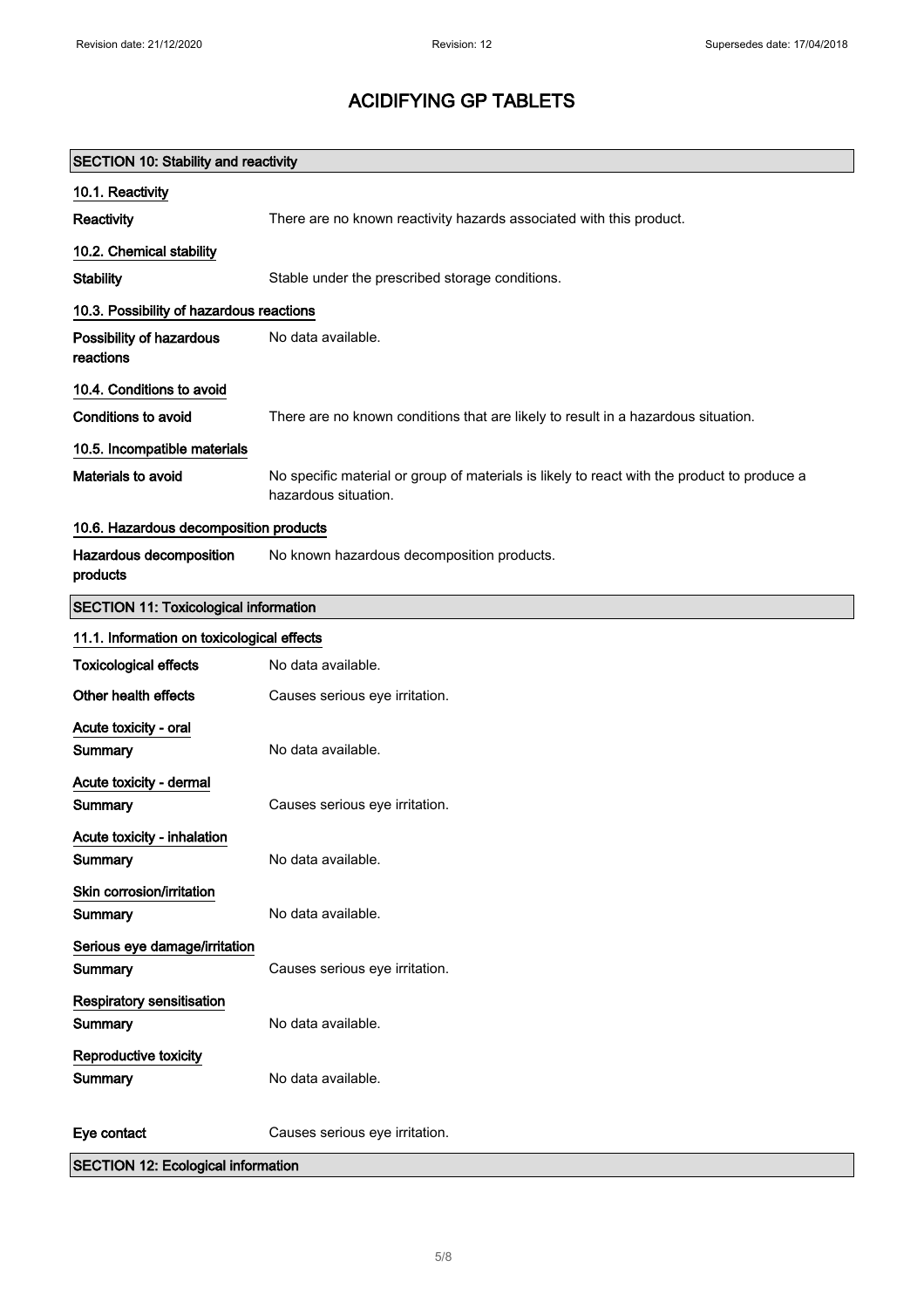| Ecotoxicity                                      | Not considered to be a significant hazard due to the small quantities used. However, large or<br>frequent spills may have hazardous effects on the environment. |  |
|--------------------------------------------------|-----------------------------------------------------------------------------------------------------------------------------------------------------------------|--|
| 12.1. Toxicity                                   |                                                                                                                                                                 |  |
| Toxicity                                         | No data available.                                                                                                                                              |  |
| 12.2. Persistence and degradability              |                                                                                                                                                                 |  |
| Persistence and degradability No data available. |                                                                                                                                                                 |  |
| 12.3. Bioaccumulative potential                  |                                                                                                                                                                 |  |
| <b>Bioaccumulative potential</b>                 | No data available on bioaccumulation.                                                                                                                           |  |
| 12.4. Mobility in soil                           |                                                                                                                                                                 |  |
| <b>Mobility</b>                                  | The product is soluble in water.                                                                                                                                |  |
| 12.5. Results of PBT and vPvB assessment         |                                                                                                                                                                 |  |
| Results of PBT and vPvB<br>assessment            | This substance is not classified as PBT or vPvB according to current EU criteria.                                                                               |  |
| 12.6. Other adverse effects                      |                                                                                                                                                                 |  |
| Other adverse effects                            | None known.                                                                                                                                                     |  |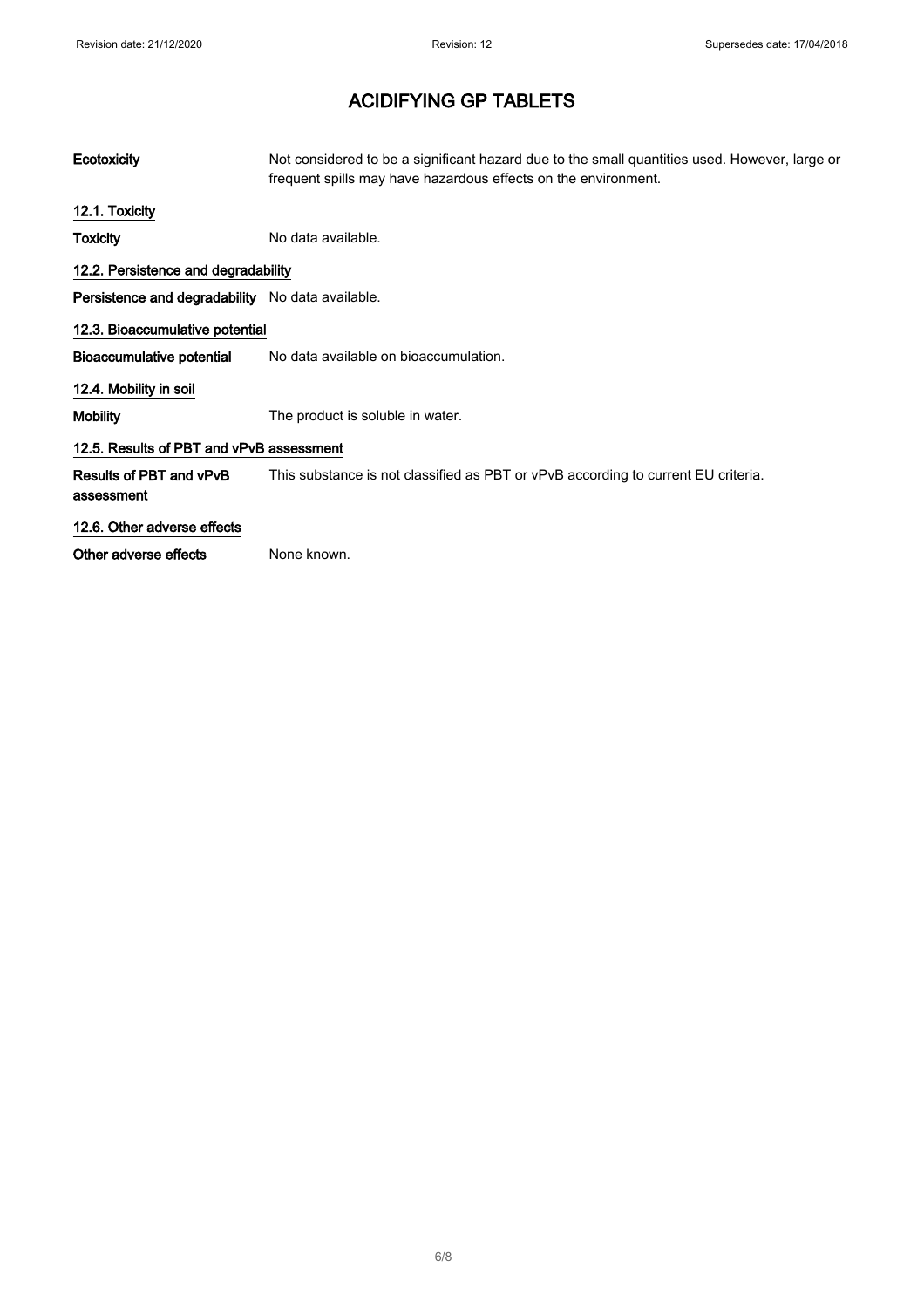| <b>SECTION 13: Disposal considerations</b>                                                           |                                                                                                                                                                                          |  |
|------------------------------------------------------------------------------------------------------|------------------------------------------------------------------------------------------------------------------------------------------------------------------------------------------|--|
| 13.1. Waste treatment methods                                                                        |                                                                                                                                                                                          |  |
| <b>Disposal methods</b>                                                                              | Dispose of waste to licensed waste disposal site in accordance with the requirements of the<br>local Waste Disposal Authority.                                                           |  |
| <b>SECTION 14: Transport information</b>                                                             |                                                                                                                                                                                          |  |
| General                                                                                              | The product is not covered by international regulations on the transport of dangerous goods<br>(IMDG, IATA, ADR/RID).                                                                    |  |
| 14.1. UN number                                                                                      |                                                                                                                                                                                          |  |
| Not applicable.                                                                                      |                                                                                                                                                                                          |  |
| 14.2. UN proper shipping name                                                                        |                                                                                                                                                                                          |  |
| Not applicable.                                                                                      |                                                                                                                                                                                          |  |
| 14.3. Transport hazard class(es)                                                                     |                                                                                                                                                                                          |  |
| No transport warning sign required.                                                                  |                                                                                                                                                                                          |  |
| 14.4. Packing group                                                                                  |                                                                                                                                                                                          |  |
| Not applicable.                                                                                      |                                                                                                                                                                                          |  |
| 14.5. Environmental hazards                                                                          |                                                                                                                                                                                          |  |
| Environmentally hazardous substance/marine pollutant<br>No.                                          |                                                                                                                                                                                          |  |
| 14.6. Special precautions for user                                                                   |                                                                                                                                                                                          |  |
| Not applicable.                                                                                      |                                                                                                                                                                                          |  |
|                                                                                                      | 14.7. Transport in bulk according to Annex II of MARPOL and the IBC Code                                                                                                                 |  |
| Transport in bulk according to Not applicable.<br>Annex II of MARPOL 73/78<br>and the IBC Code       |                                                                                                                                                                                          |  |
| <b>SECTION 15: Regulatory information</b>                                                            |                                                                                                                                                                                          |  |
| 15.1. Safety, health and environmental regulations/legislation specific for the substance or mixture |                                                                                                                                                                                          |  |
| <b>EU</b> legislation                                                                                | Regulation (EC) No 1272/2008 of the European Parliament and of the Council of 16<br>December 2008 on classification, labelling and packaging of substances and mixtures (as<br>amended). |  |
| 15.2. Chemical safety assessment                                                                     |                                                                                                                                                                                          |  |
| No data available.                                                                                   |                                                                                                                                                                                          |  |
| <b>SECTION 16: Other information</b>                                                                 |                                                                                                                                                                                          |  |
| <b>Revision comments</b>                                                                             | NOTE: Lines within the margin indicate significant changes from the previous revision.                                                                                                   |  |
| <b>Issued by</b>                                                                                     | L. Morgan                                                                                                                                                                                |  |

| Revision        | 12         |
|-----------------|------------|
| Supersedes date | 17/04/2018 |

Revision date 21/12/2020